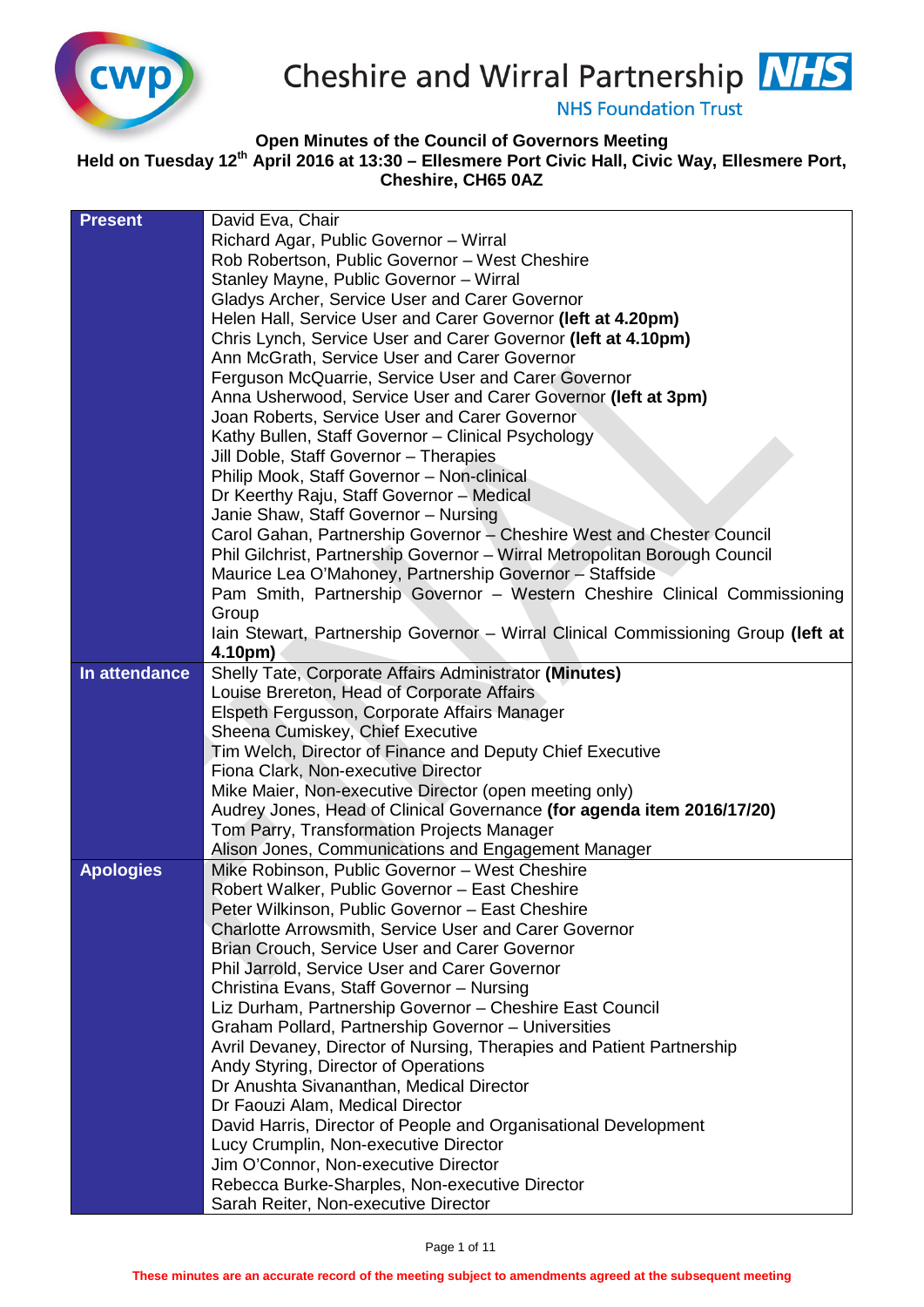| <b>Item No</b> | <b>Title of item</b>                                                                                                                                                                                                                                                                                                                                                                                                                            | <b>Action by</b>                    |
|----------------|-------------------------------------------------------------------------------------------------------------------------------------------------------------------------------------------------------------------------------------------------------------------------------------------------------------------------------------------------------------------------------------------------------------------------------------------------|-------------------------------------|
| 2016/17/09     | Welcome, apologies for absence and Quoracy<br>As minuted in the minutes of the closed meeting, David Eva (Chair)<br>welcomed everyone to the meeting and asked all staff not minuting or<br>required for the closed session to leave the meeting. Apologies were<br>noted and it was confirmed that the meeting was quorate. Staff were<br>invited back to the open part of the meeting.                                                        |                                     |
|                | <b>Meeting guidelines</b>                                                                                                                                                                                                                                                                                                                                                                                                                       |                                     |
| 2016/17/10     | The meeting guidelines were noted.                                                                                                                                                                                                                                                                                                                                                                                                              |                                     |
|                | <b>Declarations of interest</b>                                                                                                                                                                                                                                                                                                                                                                                                                 |                                     |
| 2016/17/11     | There were no declarations of interest declared.                                                                                                                                                                                                                                                                                                                                                                                                |                                     |
|                | <b>Chair's announcements</b>                                                                                                                                                                                                                                                                                                                                                                                                                    |                                     |
|                | David Eva reported to the meeting on the Chairman's appointment,<br>and also advised the council on the appointment of Graham Pollard<br>who replaces Ken Wilson on the council following Ken's retirement.<br>Anna advised that she had spoken to Ken about some of the work that<br>he is continuing with the Trust, and it was agreed to invite Ken to a<br>future council meeting to present on the topics relating to Drug and<br>Alcohol. |                                     |
|                | Action - Invite Ken Wilson to present at a future Council of Governors<br>meeting, in relation to his ongoing work regarding alcohol induced<br>brain damage.                                                                                                                                                                                                                                                                                   | Corporate<br><b>Affairs</b><br>Team |
|                | David advised that Ancora House had recently been aired on BBC<br>news, and highlighted that this was seen as good exposure for the<br>Trust.                                                                                                                                                                                                                                                                                                   |                                     |
| 2016/17/12     | David informed Governors on the recent good news in the Trust<br>highlighting the Trust's welcome for the Duchess of Cambridge pledge<br>for early mental health support.                                                                                                                                                                                                                                                                       |                                     |
|                | David advised that Avril Devaney, Director of Nursing, Therapies and<br>Patient Partnership, was personally awarded her MBE by HM Queen<br>Elizabeth II at a recent ceremony at Buckingham Palace. She was<br>named in the New Year's Honours List for 'Services to Nursing of<br>People with Mental Health Problems'.                                                                                                                          |                                     |
|                | David also advised that Alex Haydock, Clinical Nurse Specialist, was<br>awarded by the Queen's Nursing Institute (QNI) and will be formally<br>presented with his award in a ceremony in London later this year.                                                                                                                                                                                                                                |                                     |
|                | Further positive publicity for the Trust was highlighted and David<br>advised on the visit by David Rutley, MP for Cheshire East who has<br>recently visited the Sunny Café in Macclesfield.                                                                                                                                                                                                                                                    |                                     |
|                | David provided an update on the Junior doctor's strike, advising on the<br>impact on Trust services, updating on the work by the Emergency<br>Planning team to try and minimise disruption on services; and advised                                                                                                                                                                                                                             |                                     |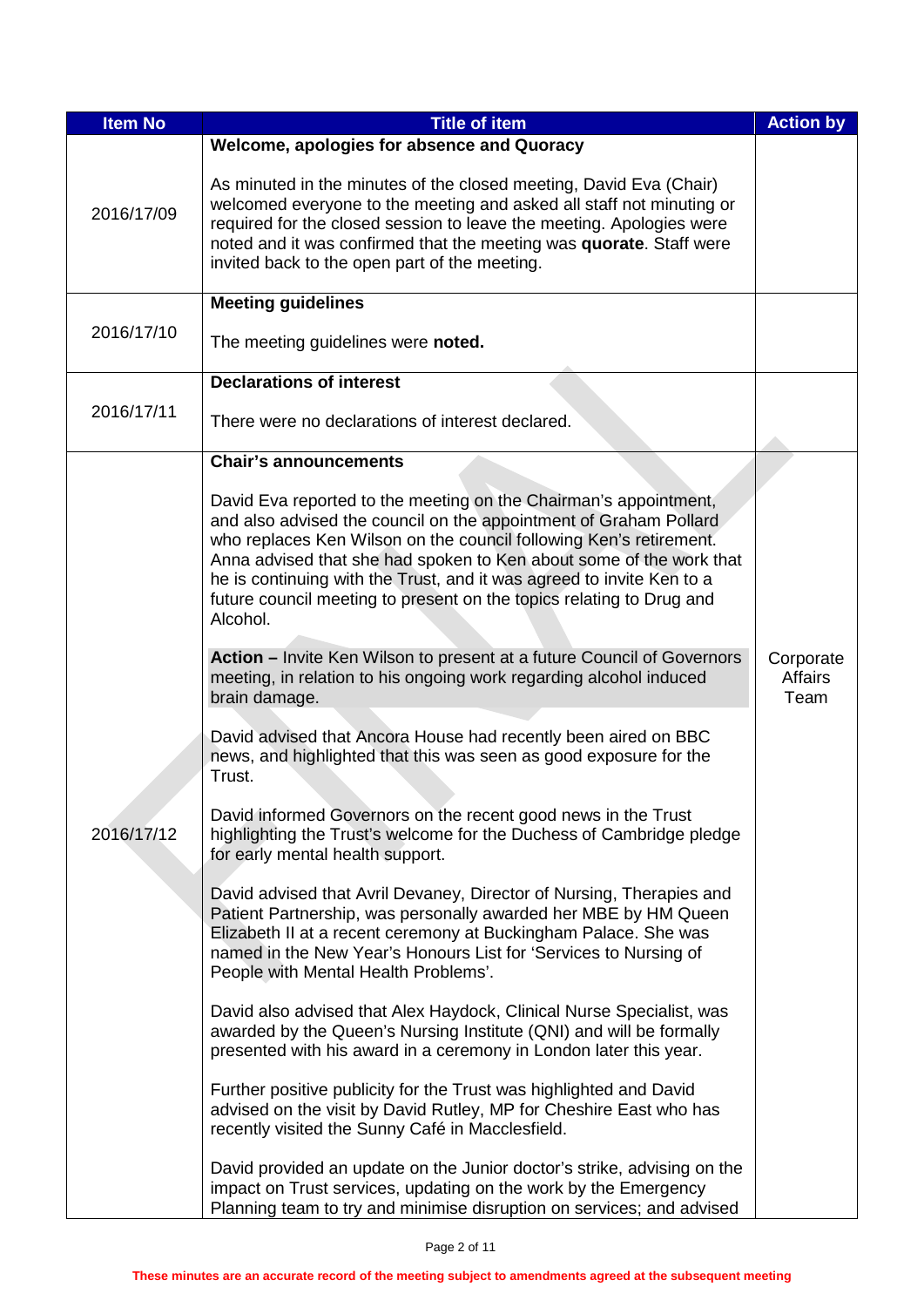| <b>Item No</b> | <b>Title of item</b>                                                                                                                                                                                                                                                                                                                                                                                                                                                                                                                    | <b>Action by</b>                    |
|----------------|-----------------------------------------------------------------------------------------------------------------------------------------------------------------------------------------------------------------------------------------------------------------------------------------------------------------------------------------------------------------------------------------------------------------------------------------------------------------------------------------------------------------------------------------|-------------------------------------|
|                | that the Trust had implemented business continuity plans, and were<br>providing internal and external updates to staff and partners.                                                                                                                                                                                                                                                                                                                                                                                                    |                                     |
|                | There was an update regarding the Mental health taskforce and the<br>structures and systems for developing mental health. CWP promoted<br>support for the new mental health task force report as part of the 5<br>Year Forward View.                                                                                                                                                                                                                                                                                                    |                                     |
|                | David advised that the West Joint Therapy Services team won the<br>Leonie Kenny Award for Inspirational Leadership at the Countess of<br><b>Chester's Celebration of Achievement Awards.</b>                                                                                                                                                                                                                                                                                                                                            |                                     |
|                | David also updated on the Eating Disorder Service and the new<br>website - www.creatinghopetogether.com                                                                                                                                                                                                                                                                                                                                                                                                                                 |                                     |
|                | David advised that this is his last council meeting as Chairman of the<br>Trust and thanked governors for their involvement, and wished all<br>Governors and staff well for the future.                                                                                                                                                                                                                                                                                                                                                 |                                     |
|                | <b>Lead Governor's announcements</b>                                                                                                                                                                                                                                                                                                                                                                                                                                                                                                    |                                     |
|                | Anna Usherwood, Lead Governor, presented David Eva, Chairman,<br>with a gift on behalf of the Council and spoke on behalf of all<br>governors, thanking David for his tenure with the Trust.                                                                                                                                                                                                                                                                                                                                            |                                     |
|                | Anna thanked governors who had attended the pre-meeting and<br>confirmed that the pre-meeting was not about discussing items on the<br>agenda, but was an opportunity for Governors to raise any other<br>issues that they felt were necessary as part of their Governor role.<br>Anna explained that the pre-meeting had been split in to 2 groups and<br>Anna and Rob Robertson, Deputy Lead Governor had facilitated the<br>sessions. Anna advised that there a number of issues arose from the<br>pre-meeting and advised as below; |                                     |
|                | Anna asked for minutes of meetings to not include initials. It<br>was advised that this was noted within minutes of the sub-                                                                                                                                                                                                                                                                                                                                                                                                            |                                     |
| 2016/17/13     | committees and requested that full names be used.                                                                                                                                                                                                                                                                                                                                                                                                                                                                                       |                                     |
|                | Anna's group also requested to continue the pre-meetings for<br>30 minutes before each council meeting.                                                                                                                                                                                                                                                                                                                                                                                                                                 |                                     |
|                | It was also requested for minutes of the meeting and sub-                                                                                                                                                                                                                                                                                                                                                                                                                                                                               |                                     |
|                | committees to be received for review by Governors earlier to                                                                                                                                                                                                                                                                                                                                                                                                                                                                            |                                     |
|                | allow Governors more time to review.                                                                                                                                                                                                                                                                                                                                                                                                                                                                                                    |                                     |
|                | Action - Minutes of Sub Committee meetings to be shared with the<br>wider Council in draft form prior to the Council of Governor Meetings, if<br>this is agreeable with the chairs of the meetings.                                                                                                                                                                                                                                                                                                                                     | Corporate<br><b>Affairs</b><br>Team |
|                |                                                                                                                                                                                                                                                                                                                                                                                                                                                                                                                                         |                                     |
|                | Fergie McQuarrie asked for coloured paper when information is<br>posted out as a personal aid.                                                                                                                                                                                                                                                                                                                                                                                                                                          |                                     |
|                | Rob Robertson updated on his groups ideas advising that most<br>enquiries were as above however also noted that it may be useful to<br>split future pre- meetings into localities. Further consideration to the                                                                                                                                                                                                                                                                                                                         |                                     |
|                | format of governor only meetings can be given during the next pre-                                                                                                                                                                                                                                                                                                                                                                                                                                                                      |                                     |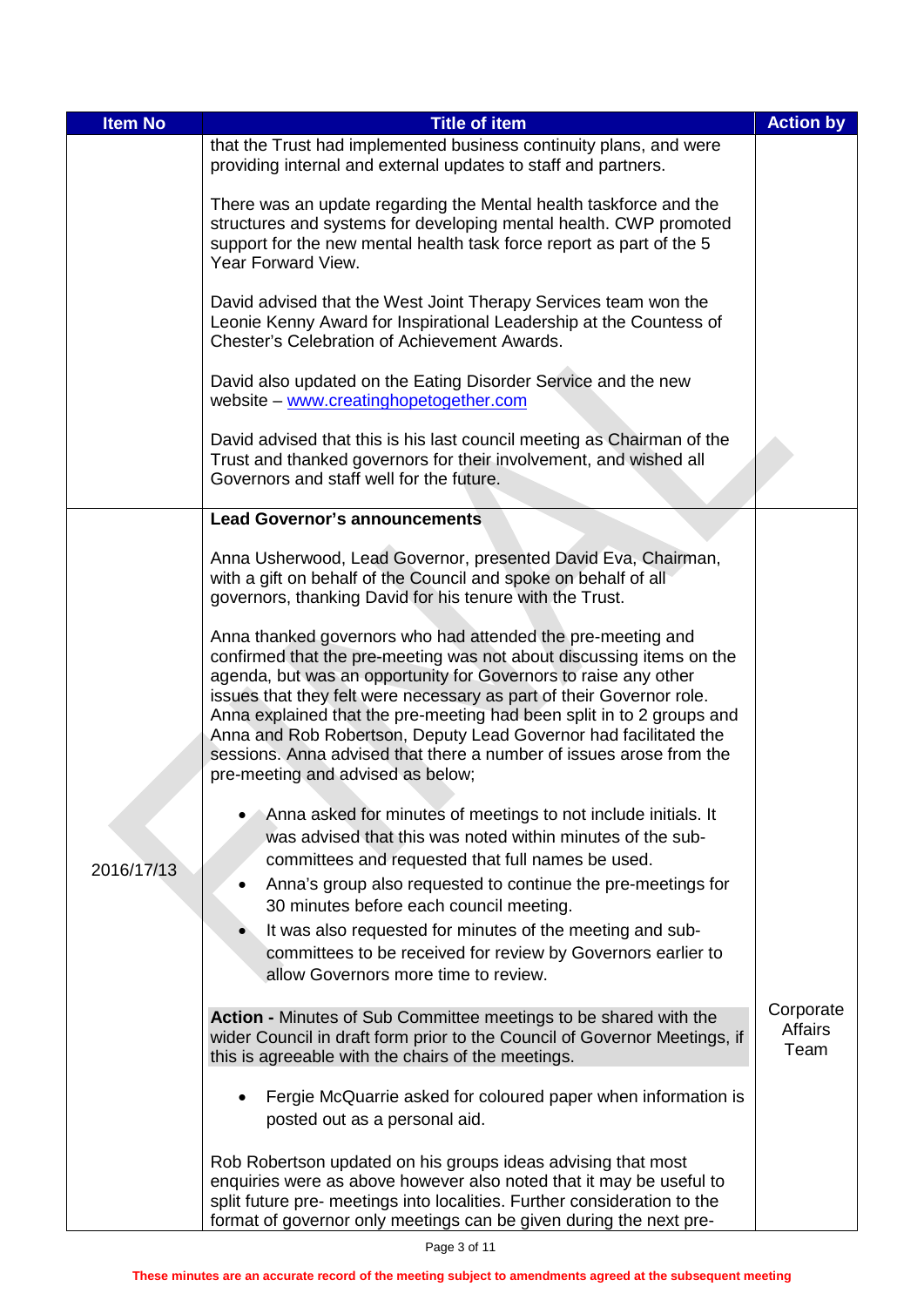| <b>Item No</b> | <b>Title of item</b>                                                                                                                                                                                                                                                                                                                                                                                                                                                                                   | <b>Action by</b> |
|----------------|--------------------------------------------------------------------------------------------------------------------------------------------------------------------------------------------------------------------------------------------------------------------------------------------------------------------------------------------------------------------------------------------------------------------------------------------------------------------------------------------------------|------------------|
|                | meeting.                                                                                                                                                                                                                                                                                                                                                                                                                                                                                               |                  |
|                | <b>Chief Executive's announcements</b>                                                                                                                                                                                                                                                                                                                                                                                                                                                                 |                  |
|                | Sheena Cumiskey updated the Council on the 5 year forward vision<br>advising on the work due to be completed by June 2016.                                                                                                                                                                                                                                                                                                                                                                             |                  |
|                | Across Cheshire and Merseyside, one plan with 3 levels will be<br>developed as below;<br>Level 1 - Local transformation plans<br>Level 2 - Services required for footprint for sustainability <1.2m<br>Level 3 - Specialist services, requiring a critical mass of >1.2m                                                                                                                                                                                                                               |                  |
|                | Sheena briefed the Council on the devolution process for sustainability<br>and transformation plans. Sheena advised that work is being done with<br>other Trusts.                                                                                                                                                                                                                                                                                                                                      |                  |
|                | Rob Robertson queried the payment plan. Sheena provided an update<br>about possible new methods and ways of payments and how services<br>are commissioned.                                                                                                                                                                                                                                                                                                                                             |                  |
|                | Sheena updated on the Vanguards and accelerating models of care,<br>confirming that the Trust have a national status of being a vanguard in<br>Wirral and West Cheshire. There was an update about funding and<br>changes to operational plan to reflect the changes being made.                                                                                                                                                                                                                       |                  |
| 2016/17/14     | Fergie queried who has priority for care e.g. Drug and Alcohol?<br>Sheena updated on prioritisation and the thinking around preventing<br>harm for patients/ service users. It was advised that there is a balance<br>and need to improve how we respond to diagnosis and treatment of<br>people with the sufficient resources available.                                                                                                                                                              |                  |
|                | Sheena updated again on the Junior doctor strikes, reiterating David's<br>points earlier in the meeting around the work of the Emergency<br>Planning team. Sheena updated on upcoming scheduled strike for<br>withdrawal of all services including withdrawal of emergency care on<br>$26th$ and $27th$ April 2016. Sheena advised that the Trust are looking to<br>mitigate against risks, and to ensure that we provide and continue with<br>care of patients/service users with minimal disruption. |                  |
|                | Sheena advised that Avril Devaney is back from adoption leave and<br>has resumed her role of Director of Nursing.                                                                                                                                                                                                                                                                                                                                                                                      |                  |
|                | Sheena advised that the CQC will be returning to the Trust in the<br>coming weeks to review progress following last year's inspection,<br>confirming that this will happen between now and 22 <sup>nd</sup> June. There will<br>be a mixture of announced/ unannounced visits and table top<br>exercises.                                                                                                                                                                                              |                  |
|                | <b>Governor updates</b>                                                                                                                                                                                                                                                                                                                                                                                                                                                                                |                  |
| 2016/17/15     | Fergie queried the recovery plan work being actioned by Liz Matthews.<br>Rob Robertson updated on the open space event and the proposals/<br>prospects for the development of the Involvement Taskforce.                                                                                                                                                                                                                                                                                               |                  |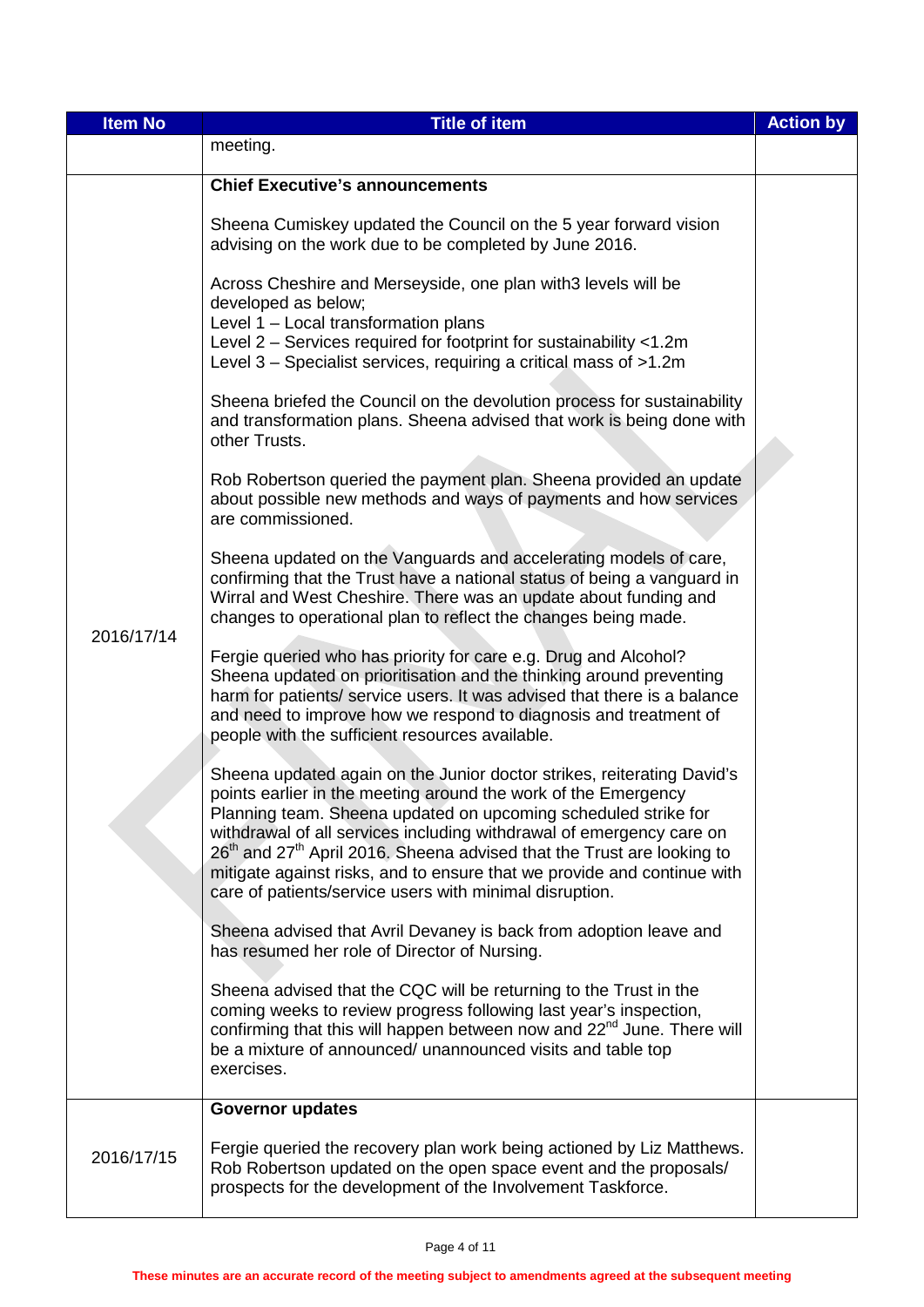| <b>Item No</b> | <b>Title of item</b>                                                                                                                                                                                                                                                                                                                                                                                                                                                                                                                                                                                                                       | <b>Action by</b>                    |
|----------------|--------------------------------------------------------------------------------------------------------------------------------------------------------------------------------------------------------------------------------------------------------------------------------------------------------------------------------------------------------------------------------------------------------------------------------------------------------------------------------------------------------------------------------------------------------------------------------------------------------------------------------------------|-------------------------------------|
|                | Sheena advised that now Avril has returned to her role she will pick up<br>the refresh of the Involvement strategy. It was suggested that Avril<br>should be asked to report back to the next council meeting around<br>developments with involvement.                                                                                                                                                                                                                                                                                                                                                                                     |                                     |
|                | Action – Include report from Avril Devaney on development of the<br>Involvement Taskforce to the July 2016 meeting agenda.                                                                                                                                                                                                                                                                                                                                                                                                                                                                                                                 | Corporate<br><b>Affairs</b><br>Team |
| 2016/17/16     | Minutes of the previous Council of Governors Meetings held<br>19 <sup>th</sup> January 2016                                                                                                                                                                                                                                                                                                                                                                                                                                                                                                                                                |                                     |
|                | The minutes were approved as an accurate record.                                                                                                                                                                                                                                                                                                                                                                                                                                                                                                                                                                                           |                                     |
|                | <b>Matters arising &amp; action points</b>                                                                                                                                                                                                                                                                                                                                                                                                                                                                                                                                                                                                 |                                     |
|                | The action points were discussed as below;                                                                                                                                                                                                                                                                                                                                                                                                                                                                                                                                                                                                 |                                     |
| 2016/17/17     | <b>Buddying</b> - Louise advised that the Corporate Affairs team are<br>awaiting feedback form Governors on their interest regarding a<br>buddying system. Louise suggested that the Corporate Affairs team<br>will make some individual approaches to existing governors to start off<br>the process, if governors were agreeable. Action - ongoing.                                                                                                                                                                                                                                                                                      |                                     |
|                | <b>Electronic papers</b> – It was reiterated that Governors were to advise if<br>they no longer required paper resources for the meetings that they<br>attend by contacting the Corporate Affairs team. Where possible this<br>would reduce the costs of printing. Action - ongoing.                                                                                                                                                                                                                                                                                                                                                       |                                     |
|                | <b>Pre-meeting</b> $-$ It was advised that this action was now closed as the<br>pre-meeting had been held prior to the meeting. Action closed.                                                                                                                                                                                                                                                                                                                                                                                                                                                                                             |                                     |
|                | Draft Business Cycle 2016/17                                                                                                                                                                                                                                                                                                                                                                                                                                                                                                                                                                                                               |                                     |
| 2016/17/18     | David Eva advised that the draft business cycle had been circulated for<br>information. There was no discussion and Governors noted the<br>document for future reference.                                                                                                                                                                                                                                                                                                                                                                                                                                                                  |                                     |
|                | <b>Approval of Locally Selected Indicator</b>                                                                                                                                                                                                                                                                                                                                                                                                                                                                                                                                                                                              |                                     |
| 2016/17/19     | Ann McGrath updated the Council on the locally selected indicator for<br>audit as part of the Quality Accounts. She explained that for the<br>previous year, the Scrutiny subcommittee recommended the Access to<br>Psychological Therapies (IAPT) waiting time targets (6 and 18 weeks)<br>to be audited, which had been a useful exercise. Ann updated the<br>Council on discussions at the Scrutiny meeting, and recommended<br>that IAPT indicator is chosen again due to issues that had occurred in<br>the previous financial year. The Council of Governors resolved to<br>approve the selection of the Locally Selected Indicator. |                                     |
|                | <b>Draft Quality Accounts 15/16</b>                                                                                                                                                                                                                                                                                                                                                                                                                                                                                                                                                                                                        |                                     |
| 2016/17/20     | Audrey Jones, Head of Clinical Governance, provide the Council with a<br>presentation on the draft quality accounts advising governors that the<br>full report will be available in approximately 2 weeks' time.                                                                                                                                                                                                                                                                                                                                                                                                                           |                                     |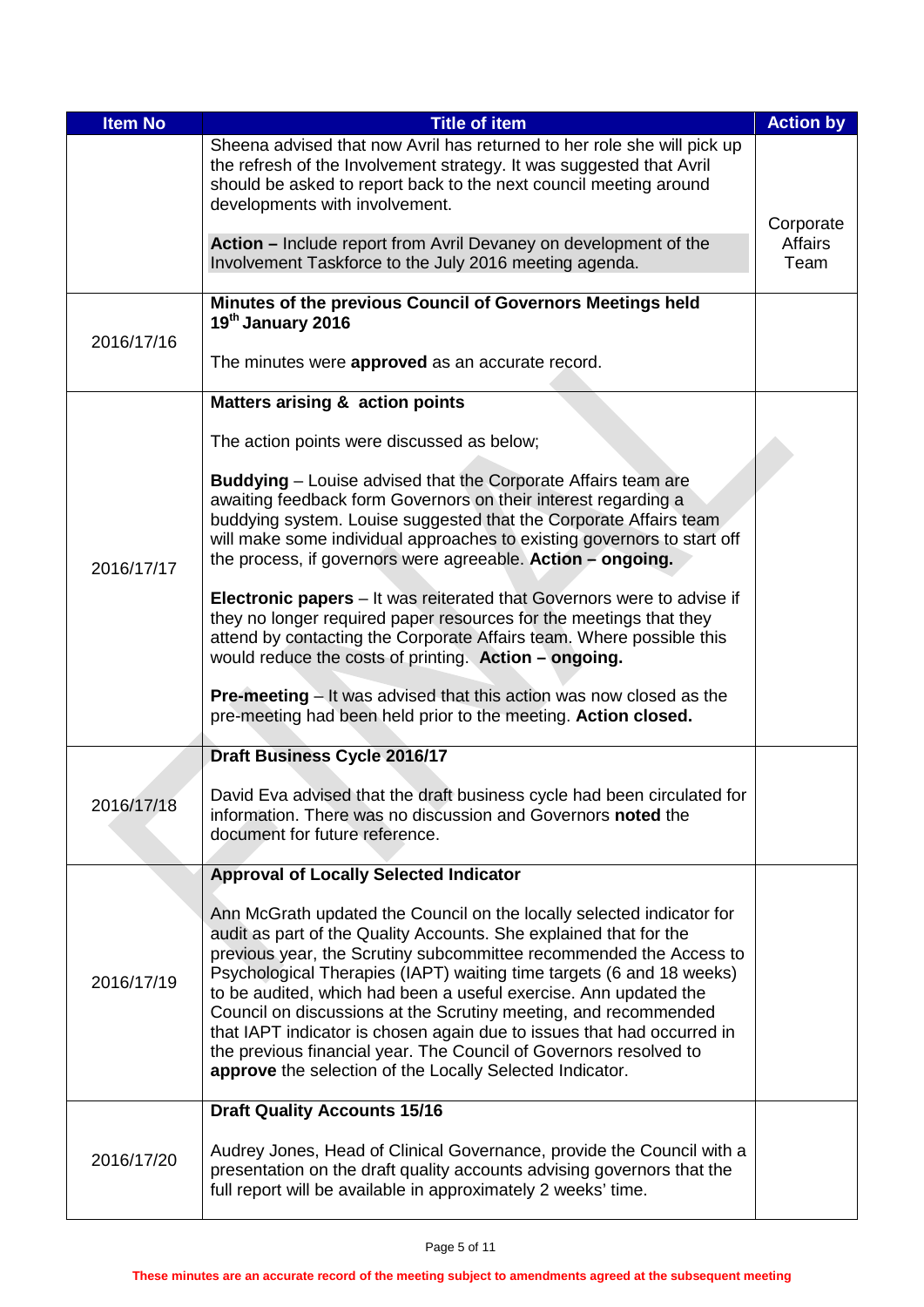| <b>Item No</b> | <b>Title of item</b>                                                                                                                                                                                                                                                                                                          | <b>Action by</b> |
|----------------|-------------------------------------------------------------------------------------------------------------------------------------------------------------------------------------------------------------------------------------------------------------------------------------------------------------------------------|------------------|
|                | Audrey reported that the number of incidents had increased, however<br>this was positive as it was an increase in lower level incidents for<br>which the reporting of provides an opportunity for learning to prevent<br>serious incidents occurring.                                                                         |                  |
|                | Audrey advised that Complaints had increased by 10%, Compliments<br>by 35% but PALS contacts had decreased were down by 33%. Audrey<br>advised that the team are looking at new ways of working to increase<br>the number PALS contact ahead, which will hopefully positively impact<br>on the number of complaints received. |                  |
|                | Audrey explained the different areas that will be presented in the report<br>and confirmed that the report will outline the CQC visit in June 2015.                                                                                                                                                                           |                  |
|                | Audrey presented on embedding learning from incidents and<br>continuous improvement, and also advised on work that Liz Matthews,<br>Associate Director of Patient and Carer Experience is working towards<br>to increase the uptake on friends and family test.                                                               |                  |
|                | Audrey updated on the timescales and advised that once governors<br>receive the quality accounts, Anna Usherwood, as lead governor, will<br>provide a statement on behalf of the Council for the Quality Accounts.                                                                                                            |                  |
|                | Stanley queried when the Quality Accounts will be sent to Health<br>Watch. Audrey advised that a draft would be received by Health Watch<br>in 2 weeks.                                                                                                                                                                       |                  |
|                | Audrey confirmed that the team were planning to create an easy read<br>document of the Quality Accounts.                                                                                                                                                                                                                      |                  |
|                | It was queried why complaints have gone up 10%. Audrey highlighted<br>the low threshold for recording complaints. Audrey advised on<br>resources for PALS, patient and carer advisors. Janie Shaw added<br>that complaints can put the right amount of pressure on senior<br>managers to review services.                     |                  |
|                | Fergie raised the waiting times for IAPT and spoke personally about<br>his experience of using the Therapies service, highlighting how long<br>waiting times can make service users feel. Fergie praised the Trust for<br>the help that he had personally received.                                                           |                  |
|                | Audrey confirmed that the Quality Accounts would be available to<br>Governors within 2 weeks.                                                                                                                                                                                                                                 |                  |
|                | <b>Operational Plan 2016-17</b>                                                                                                                                                                                                                                                                                               |                  |
|                | Tim Welch, Director of Finance, presented to the Council of Governors<br>on the operational plan for 2016-17 addressing the below points;                                                                                                                                                                                     |                  |
| 2016/17/21     | Process to date<br>Planning guidance<br>٠<br>Monitor feedback<br><b>Priority areas</b><br>Financial information                                                                                                                                                                                                               |                  |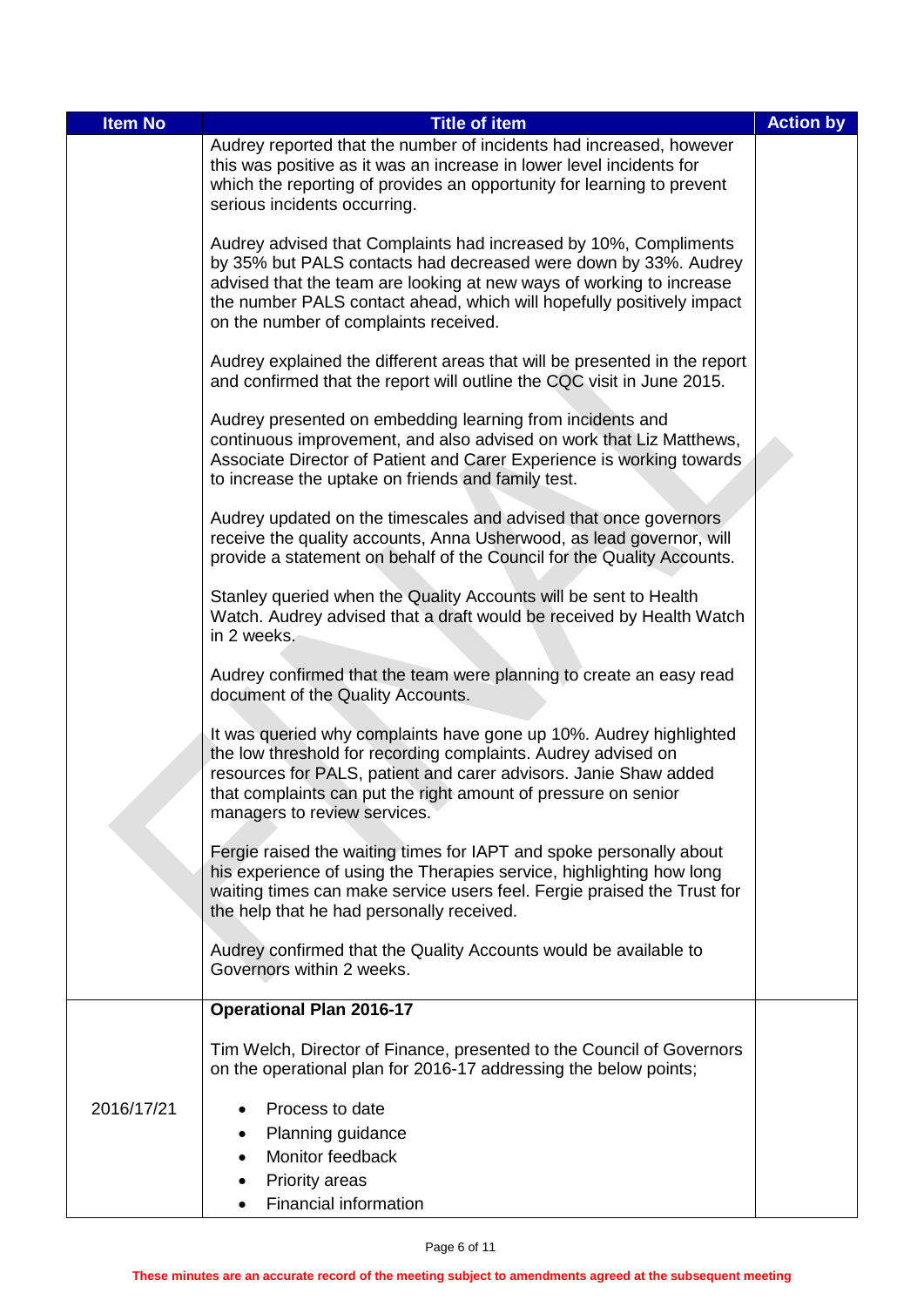| <b>Item No</b> | <b>Title of item</b>                                                                                                                              | <b>Action by</b> |
|----------------|---------------------------------------------------------------------------------------------------------------------------------------------------|------------------|
|                | Managing risk<br>٠                                                                                                                                |                  |
|                | Monitoring delivery                                                                                                                               |                  |
|                |                                                                                                                                                   |                  |
|                | Tim advised on the limited funding, and also updated on vanguard                                                                                  |                  |
|                | funding and the assessments of the risks. Tim advised that this would<br>be flagged as a financial risk within the operational plan.              |                  |
|                |                                                                                                                                                   |                  |
|                | Tim updated on links between the sustainability plans and the                                                                                     |                  |
|                | operational plan, and also confirmed that the Trust receive<br>supplementary guidance letters. Tim provided an update on the                      |                  |
|                | transformation elements.                                                                                                                          |                  |
|                |                                                                                                                                                   |                  |
|                | Tim advised on the deficit control total of £1.9m and the change in                                                                               |                  |
|                | accounting rules which has contributed to this.                                                                                                   |                  |
|                | Tim confirmed that the draft plan was submitted to Monitor on 8 <sup>th</sup>                                                                     |                  |
|                | February 2016. This was sent for approval to Board in March 2016 and                                                                              |                  |
|                | submission of the plan to Monitor was due 11 <sup>th</sup> April; however this had<br>been extended to 18 <sup>th</sup> April.                    |                  |
|                |                                                                                                                                                   |                  |
|                | Tim updated on the re-development of risk ratings, regulatory                                                                                     |                  |
|                | perspective and Cost Improvement Programme (CIP).                                                                                                 |                  |
|                | Tim advised that the Trust have been reviewing financial elements with                                                                            |                  |
|                | a plan to reduce key areas. Tim highlighted spare management                                                                                      |                  |
|                | capacities and limited number of programmes to drive efficiency to                                                                                |                  |
|                | move forward.                                                                                                                                     |                  |
|                | Tim confirmed that clinically agreed service standards would extend                                                                               |                  |
|                | across Cheshire and Merseyside. There was an update around                                                                                        |                  |
|                | capacity and allocating resources to match, and how this would be<br>distributed correctly.                                                       |                  |
|                |                                                                                                                                                   |                  |
|                | Maurice Lea O'Mahoney queried whether this presents a challenge                                                                                   |                  |
|                | highlighting that the forward vision could undermine the success of the<br>Trust. Tim highlighted the supporting principles and what services are |                  |
|                | required/ needed from a population point of view.                                                                                                 |                  |
|                |                                                                                                                                                   |                  |
|                | Fergie suggested an idea about developing a website/information hub                                                                               |                  |
|                | for signposting would minimise pressure on acute hospitals for mental<br>health problems, and could have a positive impact on funding.            |                  |
|                |                                                                                                                                                   |                  |
|                | Tim advised that the priority areas were defined as;                                                                                              |                  |
|                | <b>CAMHS T4</b>                                                                                                                                   |                  |
|                | <b>LD Transformation</b>                                                                                                                          |                  |
|                | Developing community services<br>IAPT improvement<br>$\bullet$                                                                                    |                  |
|                | Inpatient bed options                                                                                                                             |                  |
|                |                                                                                                                                                   |                  |
|                | Tim also updated on the tendering process around CAMHS service                                                                                    |                  |
|                | and advised on the challenges presented from new build, and the<br>position that the Trust would potentially have to deal with should the         |                  |
|                | CAMHS service tender be lost.                                                                                                                     |                  |
|                |                                                                                                                                                   |                  |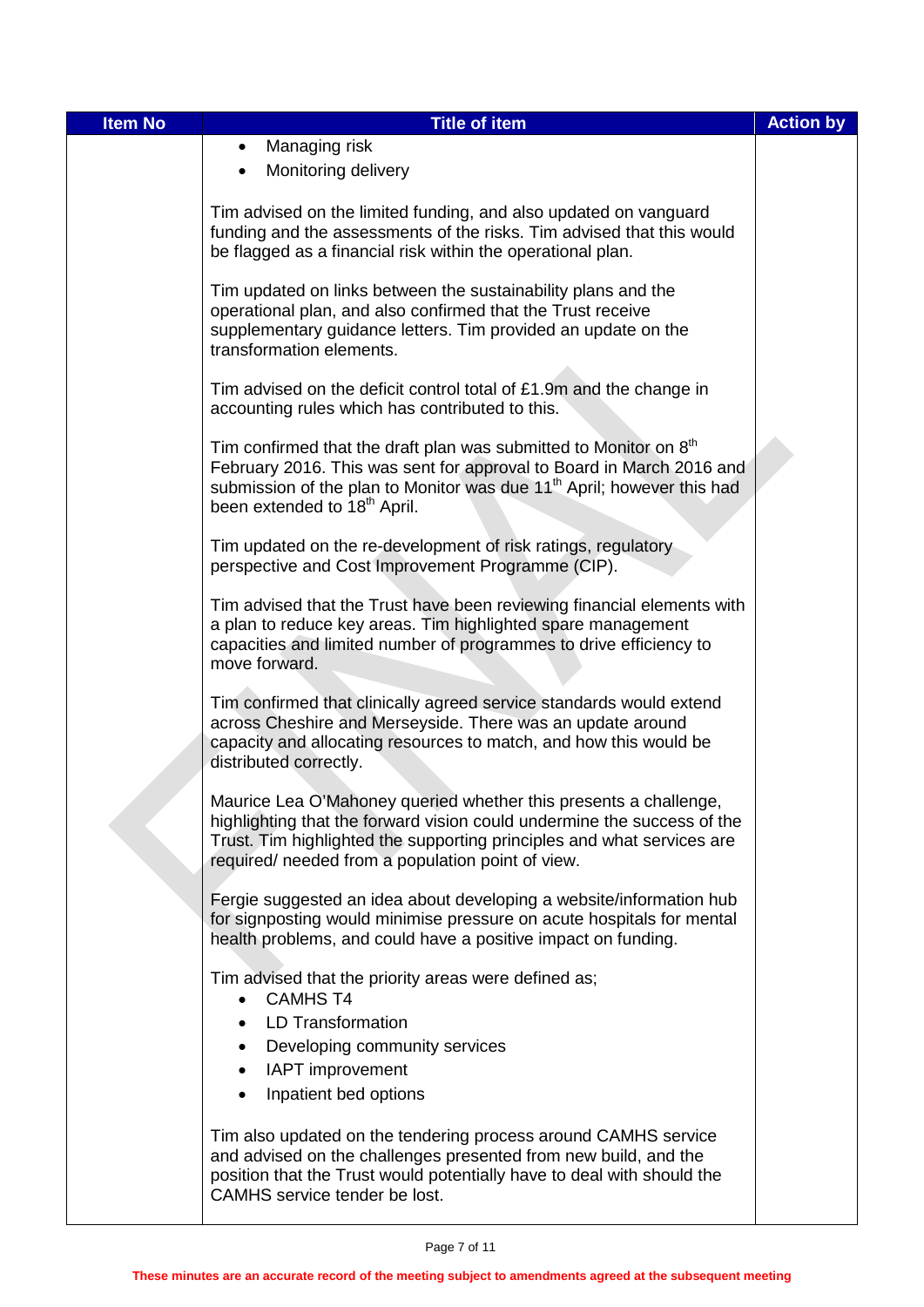| <b>Item No</b> | <b>Title of item</b>                                                                                                                                                                                                                                                                                                                                                                                                                                                                                              | <b>Action by</b> |
|----------------|-------------------------------------------------------------------------------------------------------------------------------------------------------------------------------------------------------------------------------------------------------------------------------------------------------------------------------------------------------------------------------------------------------------------------------------------------------------------------------------------------------------------|------------------|
|                | It was confirmed that Tom Parry would present further on the LD<br>transformation element later in the agenda.                                                                                                                                                                                                                                                                                                                                                                                                    |                  |
|                | Tim highlighted the upcoming tender process for School Nursing, and<br>the Clinical service efficiencies and non-clinical services efficiencies<br>(NDCC) – strategic view to reduce costs over the 5 years by a third,<br>confirming that the Trust are working through service by service on the<br>income and expenditure plan.                                                                                                                                                                                |                  |
|                | Tim highlighted the impact on the cash balance, if the Trust achieves a<br>deficit of £1.9m; and also updated on the work with Villicare, the<br>Trust's strategic estates partner and the options available.                                                                                                                                                                                                                                                                                                     |                  |
|                | Tim advised on the risk ratings of the Trust emphasising the significant<br>elements and parity of esteem, and highlighted mental health access<br>to physical health. Impacts on environments were discussed and the<br>provision for ligature risks.                                                                                                                                                                                                                                                            |                  |
|                | There was an update regarding monitoring delivery and the<br>implications for CoG and Scrutiny regarding monitoring performance<br>and escalating issues through to Board, and linking to key<br>performance indicators (KPI's). It was advised that Tim and Louise are<br>looking at the tolerances that need to be mapped for Board to assess<br>and measure performance.                                                                                                                                       |                  |
|                | Ann McGrath queried the CAMHS build and service tendering process.<br>Tim advised that the Trust had been put on notice to improve services,<br>meaning that the service required improvement. Tim also updated on<br>national procurement and addressed the balance for CAMHS services<br>across the country. Sheena updated on the pathways for children and<br>confirmed that standards at the current facility Pine Lodge were not fit<br>for purpose, hence the Trust's decision to invest in the new build. |                  |
|                | Phil Gilchrist queried mutual support. Tim updated on the risks against<br>the wider financial position and briefly updated on substantive or<br>recurrent resources.                                                                                                                                                                                                                                                                                                                                             |                  |
|                | David welcomed Mike Maier to the meeting and confirmed that the<br>council had approved his appointment of Chairman.                                                                                                                                                                                                                                                                                                                                                                                              |                  |
|                | <b>Update on LD Transformation</b>                                                                                                                                                                                                                                                                                                                                                                                                                                                                                |                  |
|                | Tom Parry, Transformation Projects Manager, provided an update to<br>the Council on the LD Transformation.                                                                                                                                                                                                                                                                                                                                                                                                        |                  |
| 2016/17/22     | Tom updated on the background around the LD transformation, and<br>highlighted the five themes. Tom also informed Governors on the<br>transforming care partnerships work with Alison Lee from West<br>Cheshire Clinical Commissioning Group.                                                                                                                                                                                                                                                                     |                  |
|                | Tom advised on the points to consider and advised the Council that<br>the Trust are looking for Governors endorsement in the Cheshire and<br>Merseyside plan regarding the following;                                                                                                                                                                                                                                                                                                                             |                  |
|                | Commitment to support commissioners.<br>٠                                                                                                                                                                                                                                                                                                                                                                                                                                                                         |                  |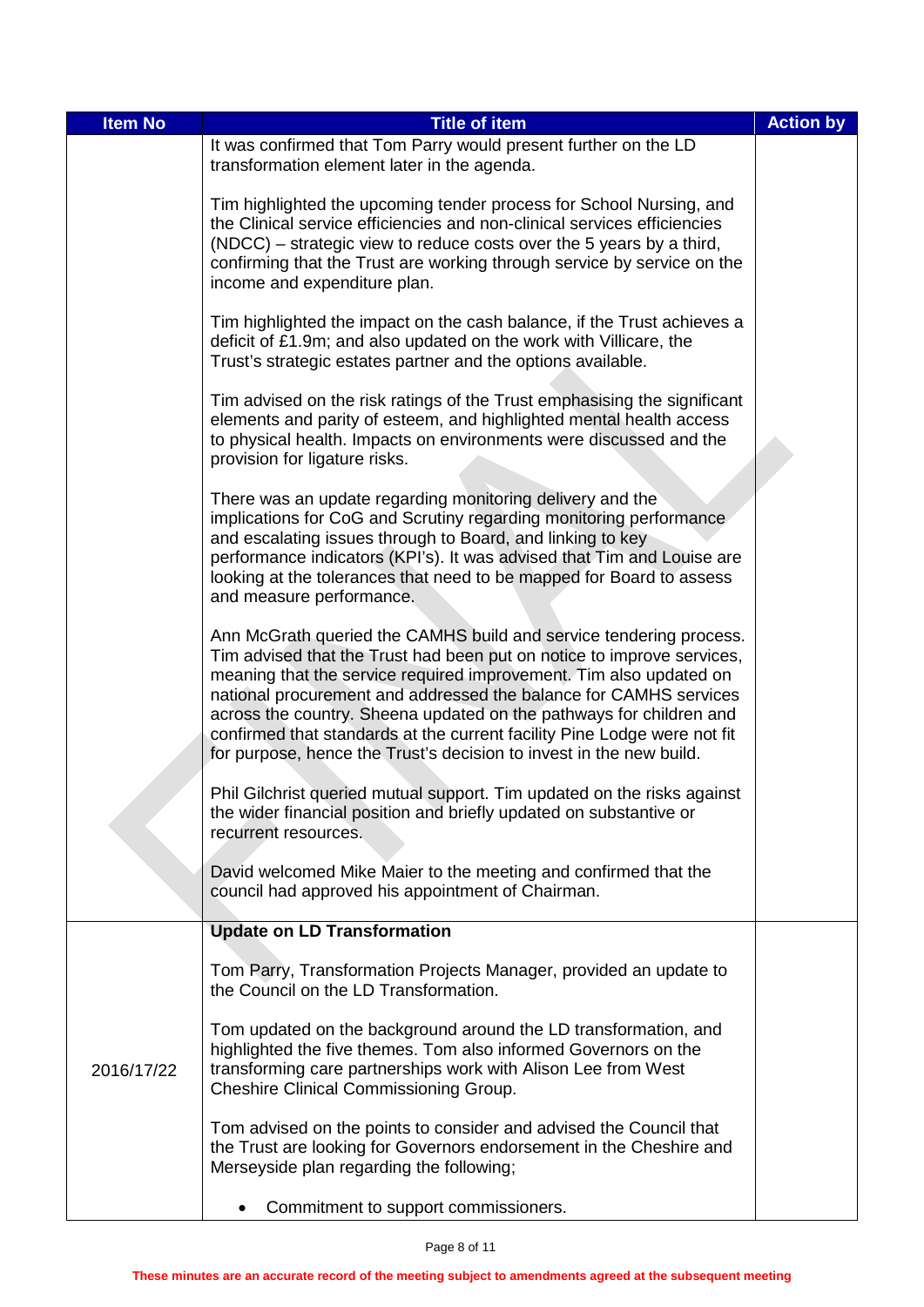| <b>Item No</b> | <b>Title of item</b>                                                                                                             | <b>Action by</b> |
|----------------|----------------------------------------------------------------------------------------------------------------------------------|------------------|
|                | CWP can only provide services commissioned.<br>$\bullet$                                                                         |                  |
|                | Offer to innovative solutions, clinical expertise, and specialist                                                                |                  |
|                | healthcare support.                                                                                                              |                  |
|                | Stanley Mayne asked for clarification of the bed footprint. It was                                                               |                  |
|                | advised that, based on population data, it was indicated that for the                                                            |                  |
|                | core footprint of CWP, there would be 16 inpatient beds for Learning                                                             |                  |
|                | Disabilities. Stanley also queried how the transformation was linking in                                                         |                  |
|                | with the criminal justice system, and how this would be impacted.                                                                |                  |
|                | Janie Shaw queried the proportions of care provided and there was a                                                              |                  |
|                | brief discussion about resources.                                                                                                |                  |
|                |                                                                                                                                  |                  |
|                | The Council of Governors resolved to <b>endorse</b> the plan and<br>commitment for Learning Disability Services transformation.  |                  |
|                |                                                                                                                                  |                  |
|                | <b>Healthy Living Centre Closure</b>                                                                                             |                  |
|                | Sheena updated on the closure of the Healthy Living centre advising                                                              |                  |
|                | that this report was for information only. It was advised that these                                                             |                  |
|                | services were being wound up due to funding cuts, and confirmed that                                                             |                  |
|                | the Trust were signposting service users to where these services can                                                             |                  |
| 2016/17/23     | be accessed elsewhere. It was advised that there is no more grant                                                                |                  |
|                | funding available to run these services.                                                                                         |                  |
|                | Rob Robertson queried whether there had been any staff                                                                           |                  |
|                | redundancies. Sheena advised that there were 10 staff affected by the                                                            |                  |
|                | closures, and confirmed that Human Resources were working to<br>redeploy staff where possible, however advised that redundancies |                  |
|                | were possible.                                                                                                                   |                  |
|                |                                                                                                                                  |                  |
|                | <b>Update on the Trust Governor By-election</b>                                                                                  |                  |
|                | Elspeth Fergusson updated Governors that the Notice of Election was                                                              |                  |
|                | due to be published on Monday 18 <sup>th</sup> April 2016, and asked Governors                                                   |                  |
|                | to share the information with any prospective members who may be                                                                 |                  |
|                | interested in standing as a Governor.                                                                                            |                  |
|                | Elspeth also noted the dates contained in the election timetable,                                                                |                  |
|                | advising on the below;                                                                                                           |                  |
|                |                                                                                                                                  |                  |
| 2016/17/24     | Final delivery for nomination papers to Idox – Wednesday $4th$<br>May.                                                           |                  |
|                | Publication of statement of nominated candidates - Thursday                                                                      |                  |
|                | $5th$ May                                                                                                                        |                  |
|                | Final day for candidate withdrawal – Monday $9th$ May                                                                            |                  |
|                | Notice of Poll - Monday 23rd May                                                                                                 |                  |
|                | Close of poll – Friday $10^{th}$ June                                                                                            |                  |
|                | Public announcement of results – Monday $13th$ June                                                                              |                  |
|                |                                                                                                                                  |                  |
|                | Fergie queried young people standing for governors and it was                                                                    |                  |
|                | confirmed that any member from the relevant constituency over the<br>age of 16 would be eligible to stand.                       |                  |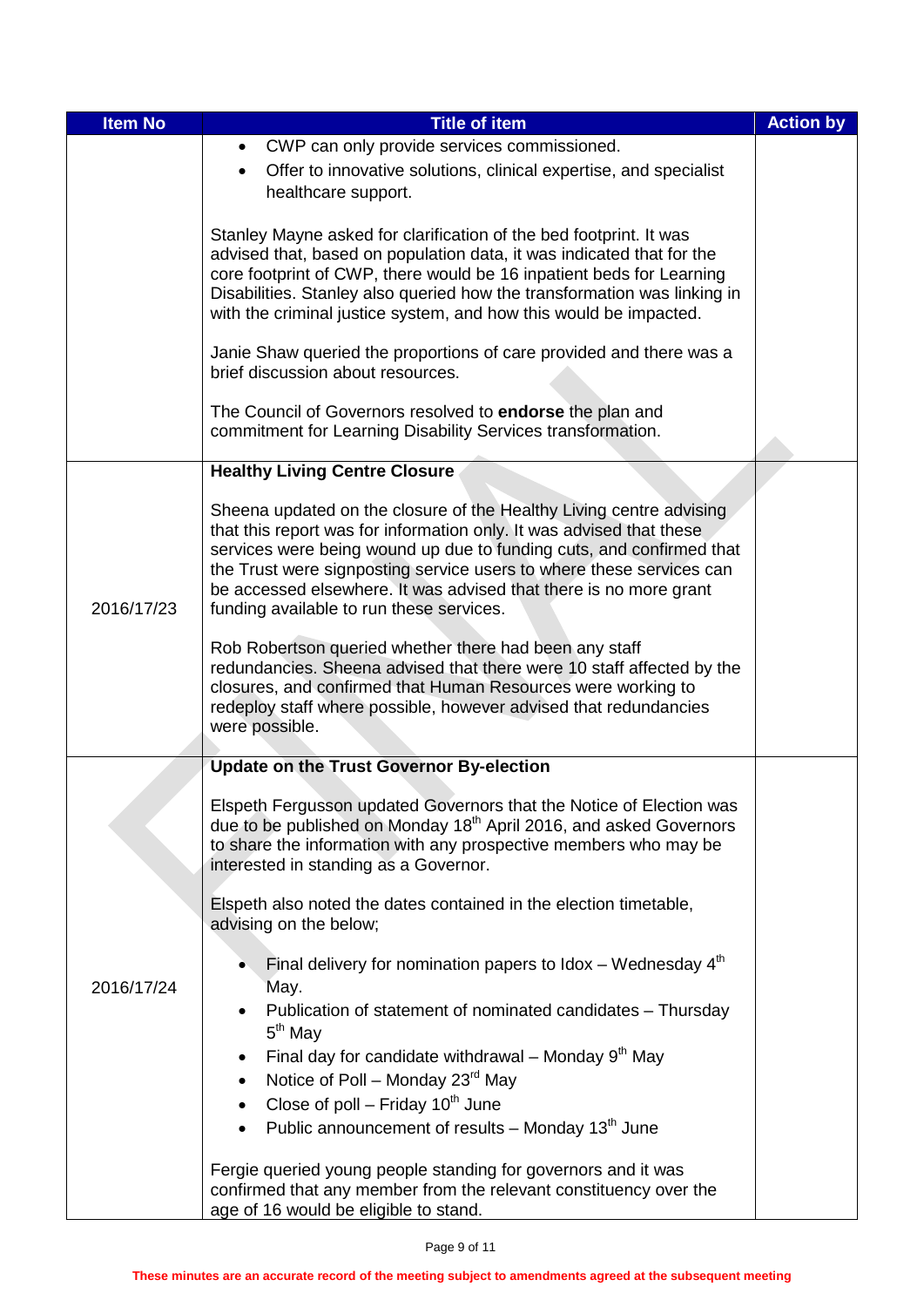| <b>Item No</b> | <b>Title of item</b>                                                                                                                                                                                                                                                                                                                                                                                                                             | <b>Action by</b>             |
|----------------|--------------------------------------------------------------------------------------------------------------------------------------------------------------------------------------------------------------------------------------------------------------------------------------------------------------------------------------------------------------------------------------------------------------------------------------------------|------------------------------|
|                |                                                                                                                                                                                                                                                                                                                                                                                                                                                  |                              |
| 2016/17/25     | <b>Council of Governors Sub-committee/Group minutes/notes</b>                                                                                                                                                                                                                                                                                                                                                                                    |                              |
|                | a) Membership and Development sub-committee (approved<br>minutes of meeting of 3 <sup>rd</sup> February 2016) <i>including an update</i><br>from meeting regarding action points                                                                                                                                                                                                                                                                 |                              |
|                | The Council of Governors noted the minutes.                                                                                                                                                                                                                                                                                                                                                                                                      |                              |
|                | b) Scrutiny sub-committee ( <i>draft</i> minutes of meeting of 11 <sup>th</sup><br>February) Minutes are to be approved at Scrutiny meeting held<br>11 <sup>th</sup> April, prior to the CoG meeting date/ post CoG agenda<br>submission to Governors                                                                                                                                                                                            |                              |
|                | The Council of Governors noted the minutes.<br><b>Governor Question Time</b>                                                                                                                                                                                                                                                                                                                                                                     |                              |
|                |                                                                                                                                                                                                                                                                                                                                                                                                                                                  |                              |
|                | Kathy Bullen, Staff Governor - psychology raised a question on behalf<br>of a medical colleague;                                                                                                                                                                                                                                                                                                                                                 |                              |
|                | Concerning the initiative to send copies of letters to patients by email,<br>have the implications of this been looked into in detail e.g. is it possible<br>for patients to alter the content of letters? What has been the<br>experience of other Trusts in this matter? The colleague is aware of at<br>least one Trust where they have decided not to pursue this.                                                                           |                              |
|                | Tim Welch updated the Council that the Trust has fully considered the<br>implications of sending copies of patient letters via email. The issue is<br>a standing agenda item on the Records and Information Systems<br>Group and is closely monitored by this Group, by way of a dynamic<br>risk register and action plan. A team in East is due to pilot sending<br>patient letters via email with the help of ICT, before wider roll out.      |                              |
| 2016/17/26     | Maurice added about paper and electronic copies of records and the<br>impact that this could also have, and the update of contact lists was<br>addressed.                                                                                                                                                                                                                                                                                        |                              |
|                | David asked whether a brief report should be brought to a future<br>meeting, and queried whether the council felt that this was necessary.                                                                                                                                                                                                                                                                                                       |                              |
|                | Action - The Council of Governors to receive an update report on<br>sending patient letters via email, once the pilot phase is complete.                                                                                                                                                                                                                                                                                                         | Corporate<br>Affairs<br>Team |
|                | Ann McGrath, Service User and Carer Governor raised some queries<br>in relation to the Hospital @ Home Children's Service;                                                                                                                                                                                                                                                                                                                       |                              |
|                | It has been reported about the withdrawal of funds, by the West<br>Cheshire CCG, from the Hospital @ Home Children's Service.<br>Who 'owns' this service? CWP (Community Services) or the<br>$\bullet$<br><b>Countess of Chester?</b><br>If CWP, why haven't we heard about this before?<br>If the Countess of Chester is responsible for the service, how<br>$\bullet$<br>much will this withdrawal of funding impact on Community<br>Services? |                              |